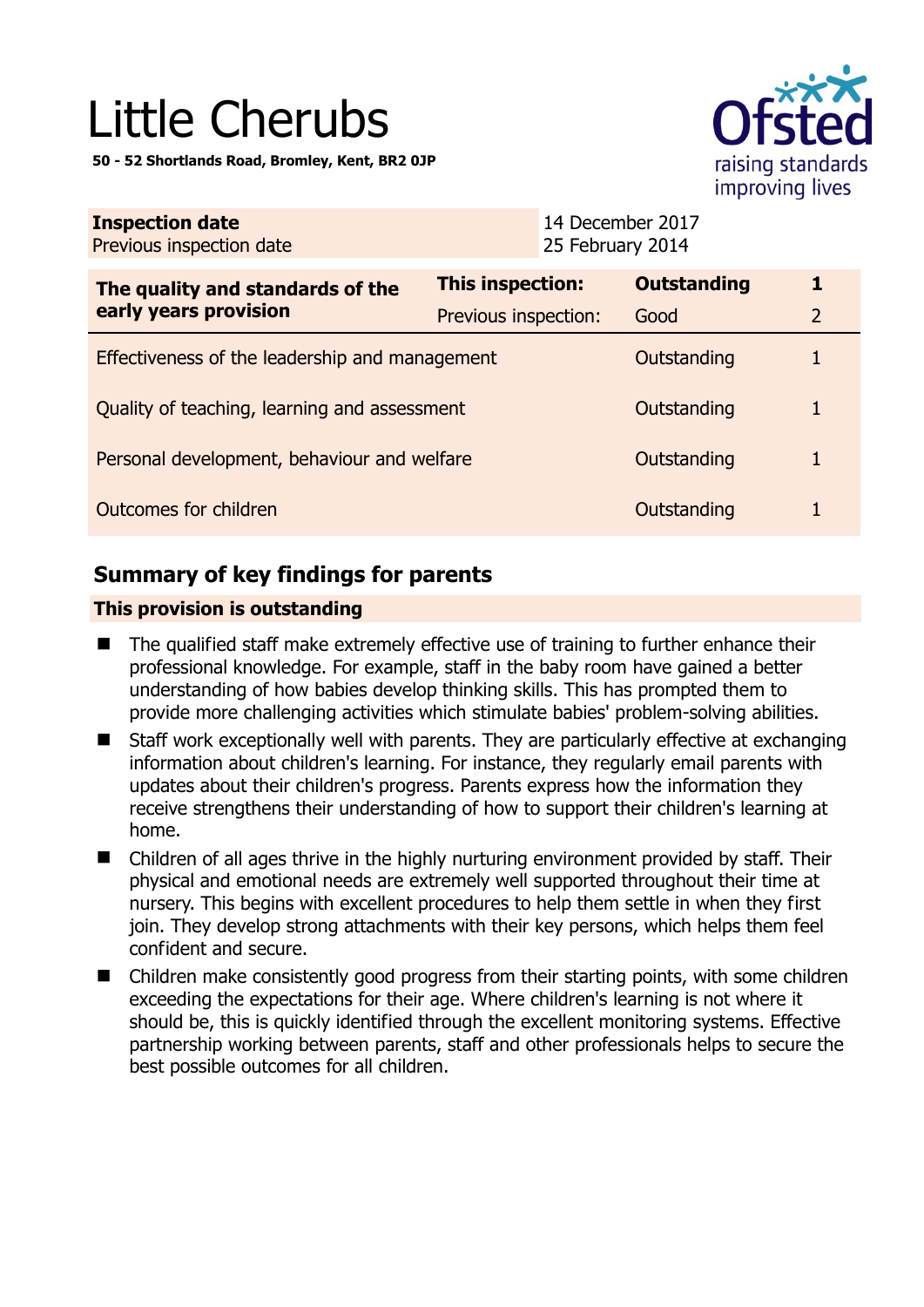## **What the setting needs to do to improve further**

#### **To further improve the quality of the early years provision the provider should:**

■ continue to develop the excellent provision for teaching older children about letters and sounds to support their early literacy skills and readiness for school.

#### **Inspection activities**

- The inspector observed a range of activities indoors and out, and assessed the quality of teaching and its impact on children's learning.
- The inspector had a meeting with the owner, manager and deputy manager. She also explored the views of staff and children at intervals during the inspection.
- The inspector had discussions with several parents and considered their views alongside a sample of parents' written feedback.
- The inspector looked at a sample of documentation, including policies and procedures, staff suitability checks and children's learning records.
- The inspector carried out a joint observation with the manager.

# **Inspector**

Sarah Crawford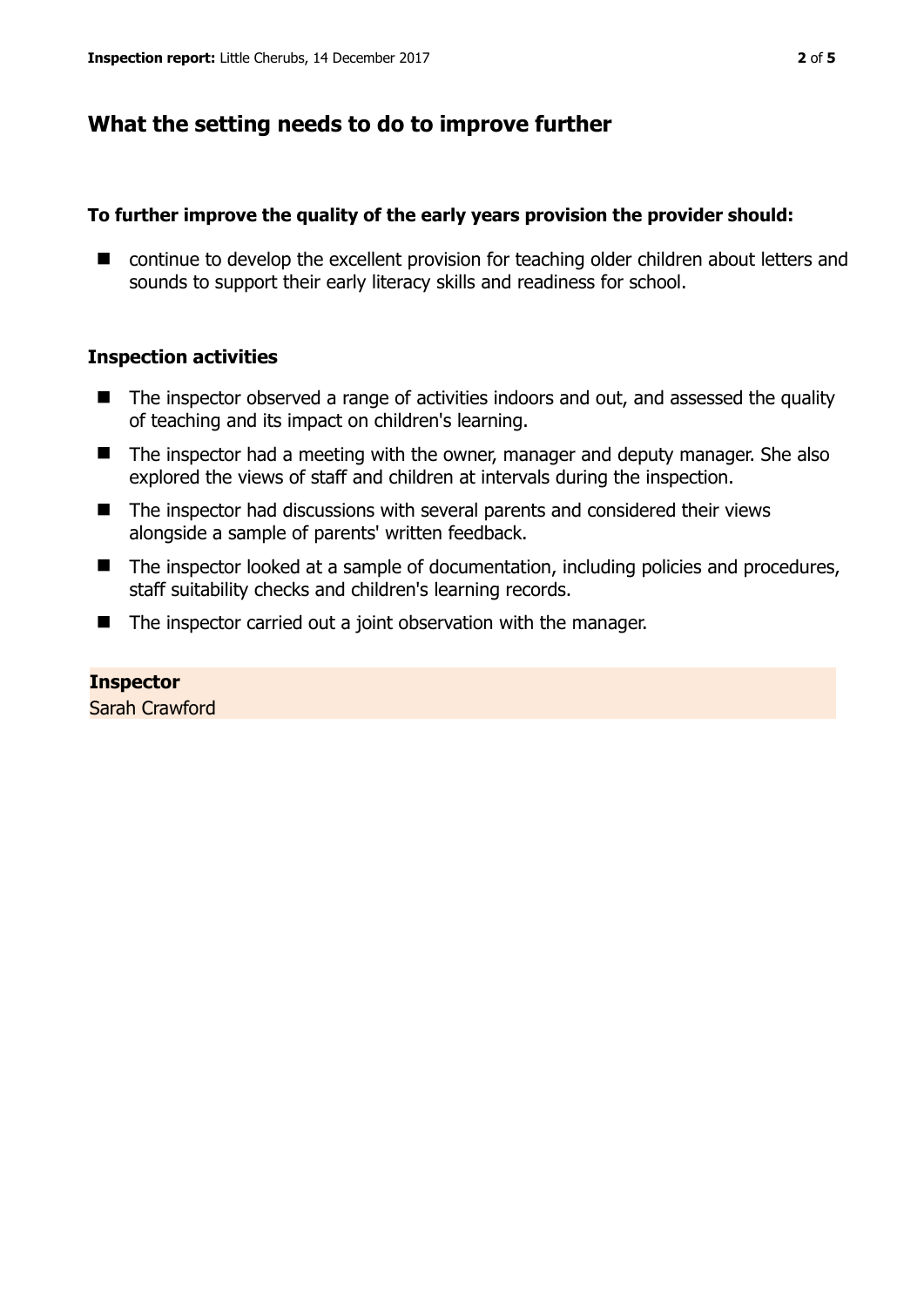## **Inspection findings**

#### **Effectiveness of the leadership and management is outstanding**

The owner and managers demonstrate an outstanding drive to develop and improve the quality of the provision. They actively seek feedback from others, including parents and early years advisers. The actions they take to enhance the service help to ensure excellent learning outcomes for children. Managers use extremely effective monitoring and supervision to guide staff and further enhance their professional skills. Safeguarding is effective. All staff have a comprehensive knowledge of how to keep children safe. They know the signs which might indicate a child is at risk of being harmed and are confident about procedures for reporting any concerns.

## **Quality of teaching, learning and assessment is outstanding**

Staff observe children as they play and use comprehensive tracking systems to closely monitor their progress. They identify children's interests and what they need to learn next and use this information to plan a rich, stimulating and varied curriculum. Children are highly imaginative and creative. They express their ideas and reflect on their experiences. For example, toddlers enjoy acting out simple scenarios, such as cooking or having a picnic. Older children learn a range of skills and are exceptionally well prepared for school. For instance, during a mathematics activity, children count forwards and backwards to 20 and beyond. They enthusiastically record their findings by writing the numerals. Staff plan to further develop their teaching of letters and sounds to enhance children's excellent early reading skills.

#### **Personal development, behaviour and welfare are outstanding**

Children's behaviour is exemplary. They are kind and cooperative as they play together and are thoughtful about each other's needs. For example, toddlers recognise when their friend may need a tissue and go to fetch one. Children benefit from fresh air and exercise as they play outdoors each day. They enjoy physical challenges and learn to assess risks to help keep themselves safe. For instance, as they use the large climbing apparatus. Children make positive choices about food. For example, through discussions with staff and peers they enjoy healthy and nutritious meals. Staff promote a 'listening culture' where children's ideas and opinions are considered and valued. For example, older children cast votes to decide which stories will be read by staff at group time.

## **Outcomes for children are outstanding**

Children are highly motivated learners and enjoy solving problems for themselves. For example, older children investigate how to make porridge. They constantly monitor the consistency of the mixture and assess how much of each ingredient they need to add until they are satisfied with the outcome. Children who have special educational needs (SEN) and/or disabilities and those receiving additional funding quickly grasp new skills and any gaps in their learning are rapidly closing. Children are extremely prepared for the next stages in their development. Babies learn to take their first steps and become confident walkers.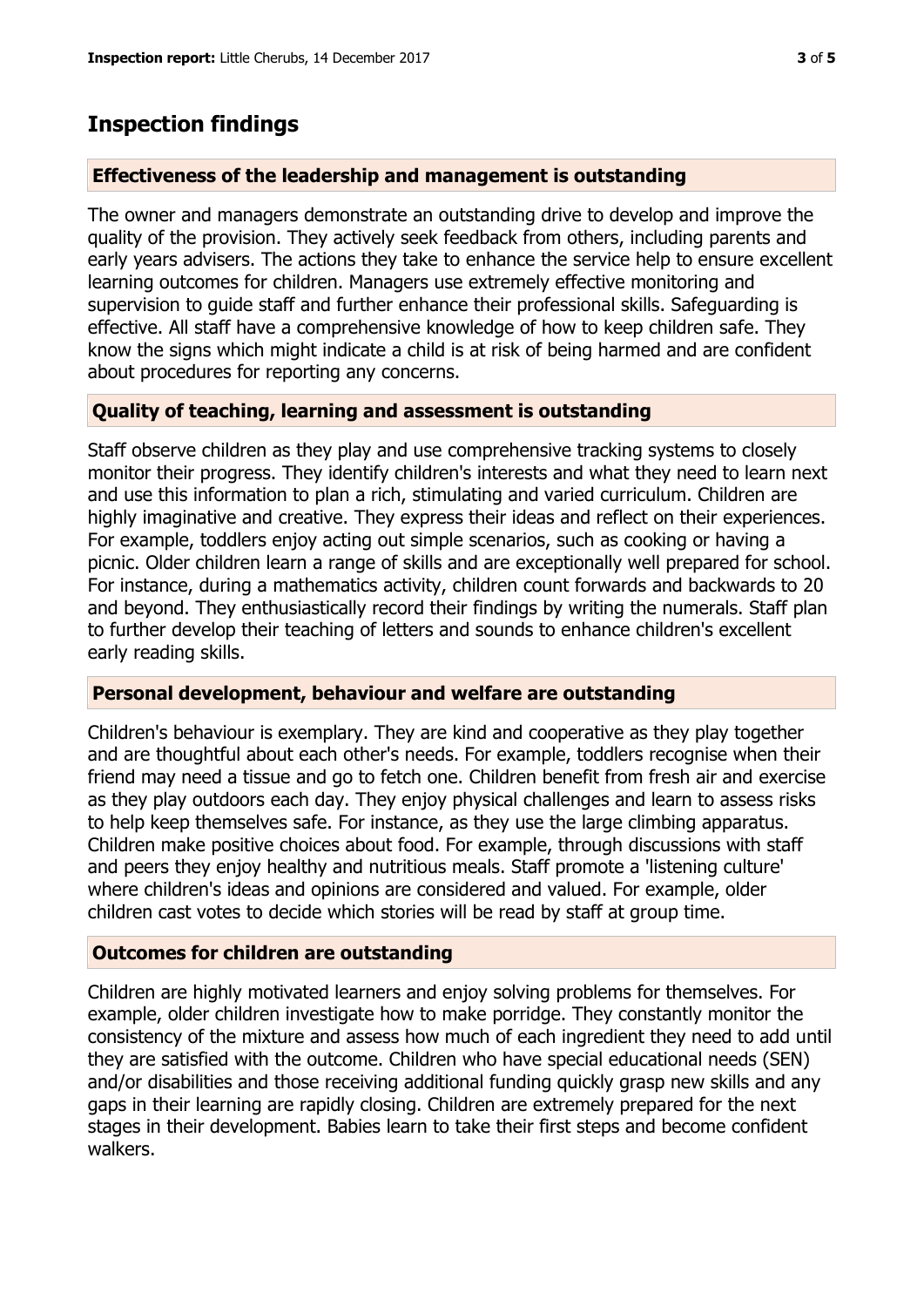## **Setting details**

| Unique reference number                             | EY300440                                                                             |  |
|-----------------------------------------------------|--------------------------------------------------------------------------------------|--|
| <b>Local authority</b>                              | <b>Bromley</b>                                                                       |  |
| <b>Inspection number</b>                            | 1068740                                                                              |  |
| <b>Type of provision</b>                            | Full-time provision                                                                  |  |
| Day care type                                       | Childcare - Non-Domestic                                                             |  |
| <b>Registers</b>                                    | Early Years Register, Compulsory Childcare<br>Register, Voluntary Childcare Register |  |
| Age range of children                               | $0 - 4$                                                                              |  |
| <b>Total number of places</b>                       | 46                                                                                   |  |
| Number of children on roll                          | 62                                                                                   |  |
| Name of registered person                           | Little Cherubs Care and Education Ltd                                                |  |
| <b>Registered person unique</b><br>reference number | RP525265                                                                             |  |
| <b>Date of previous inspection</b>                  | 25 February 2014                                                                     |  |
| <b>Telephone number</b>                             | 0208 650 6507                                                                        |  |

Little Cherubs nursery registered in 2004. The nursery opens five days per week, 51 weeks of the year. Opening hours are from 8am until 6pm with an early open facility from 7.45am. There are 14 staff working with the children, all of whom have a relevant early years qualification at level 3 or level 2. The setting receives funding for the provision of free early education for children aged two, three and four years old.

This inspection was carried out by Ofsted under sections 49 and 50 of the Childcare Act 2006 on the quality and standards of provision that is registered on the Early Years Register. The registered person must ensure that this provision complies with the statutory framework for children's learning, development and care, known as the early years foundation stage.

Any complaints about the inspection or the report should be made following the procedures set out in the guidance 'Complaints procedure: raising concerns and making complaints about Ofsted', which is available from Ofsted's website: www.gov.uk/government/organisations/ofsted. If you would like Ofsted to send you a copy of the guidance, please telephone 0300 123 4234, or email enquiries@ofsted.gov.uk.